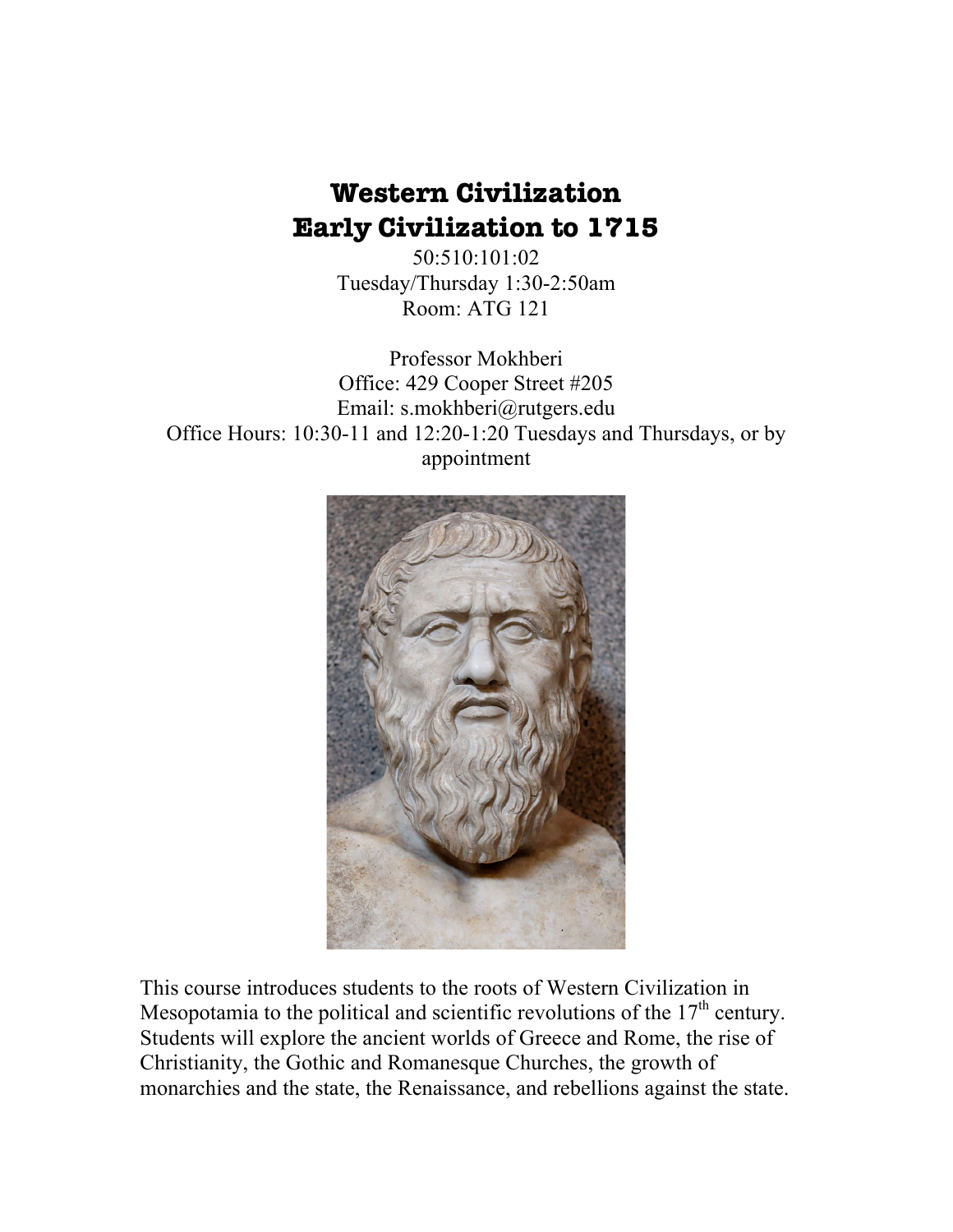COURSE REQUIREMENTS: Midterm Exam: 20% Four Quizzes: 40% (No Make-up Quizzes. Dates of the quizzes will be announced in advance.) Final Exam: 30% Attendance: 10% (You are allowed TWO absences. I do not need to know why you are absent. After two absences, your attendance grade will drop. Repeated tardiness will also lower your grade.)

READING: The four books that are for purchase at the bookstore are listed below. Shorter readings will be posted online. You must do all the reading to do well on the exams and quizzes.

TEXTBOOKS AVAILABLE FOR PURCHASE:

*The Epic of Gilgamesh* Plato, *The Last Days of Socrates The Song of Roland*  Moliere, *Tartuffe*

NOTE: All other Readings will be posted online.

RECOMMENDED READING: *The Western Experience Volume I* by Chambers.

ETIQUETTE: Please come on time, silence cell phones, and refrain from surfing the Internet during class. It is your responsibility to obtain any missing notes from a fellow student. Feel free to email me with a respectful, formal email and I will try my best to reply as promptly as possible.

PLAGIARISM will be taken very seriously and will be reported. Feel free to discuss the course material and your paper ideas with other students but you can only hand in your own individual work.

#### **Week 1**

Sept. 6: Mesopotamia (Sumer, Akkad, Babylon) Sept. 8: Egypt Read: *Epic of* Gilgamesh; Code of Hammurabi Recommended Reading: *The Western Experience*, pp. 4-20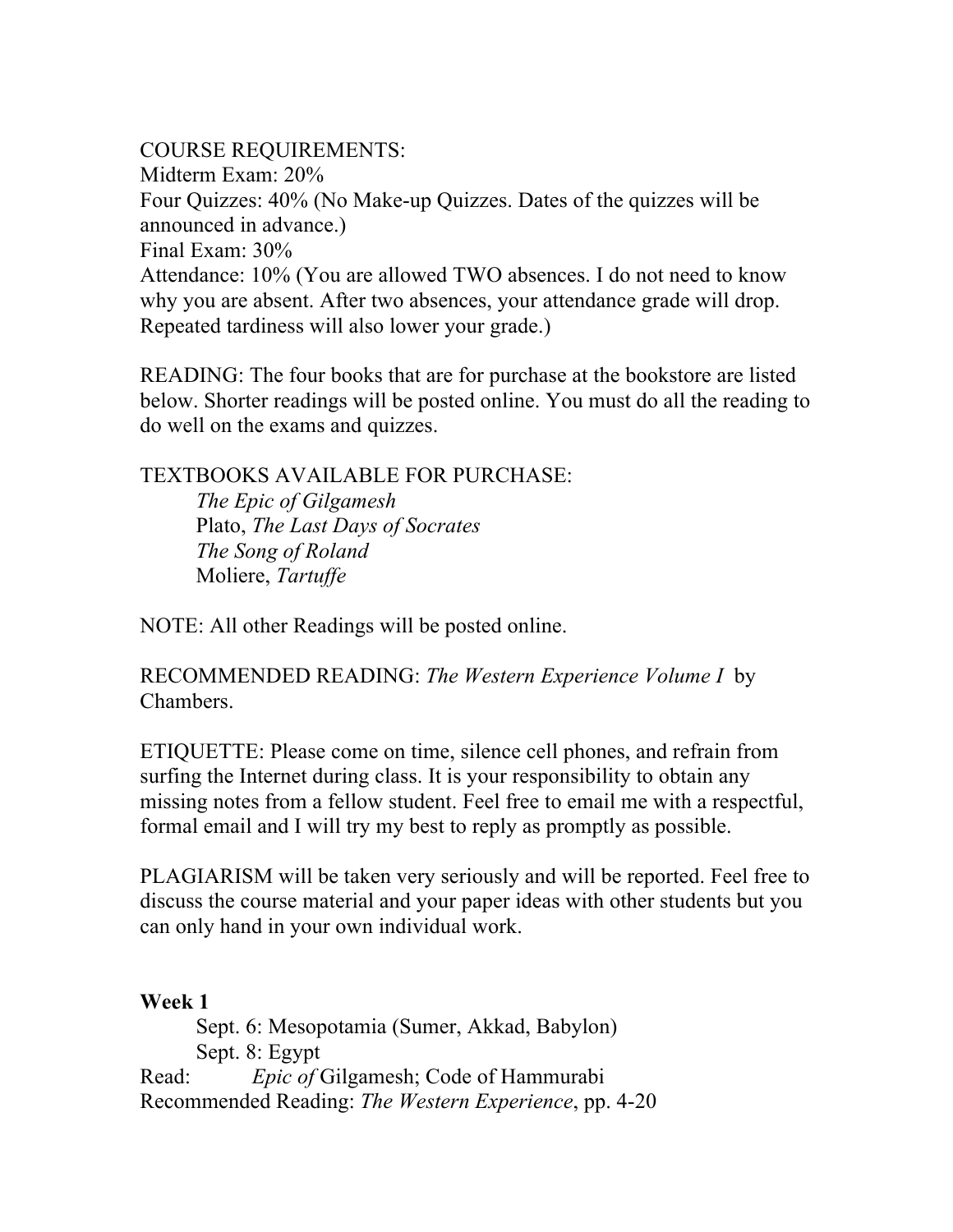#### **Week 2**

Sept. 13: Israel, the Old Testament, and Assyria Sept. 15: Homer's Greece Read: Exodus Recommended Reading: *The Western Experience*, pp.20-46

#### **Week 3**

Sept: 20: Colonization Sept: 22: The Polis: Sparta and Athens Read: Excerpt from Herodotus, *The Histories* Recommended Reading: *The Western Experience*, pp. 46-57

#### **Week 4**

Sept 27: Persia Sept 29: Alexander Read: Plato, *The Apology* Recommended Reading: pp. 62-86

#### **\* Sept. 29 In-Class Quiz on** *Epic of Gilgamesh* **\***

#### **Week 5**

Oct. 4: Rome: Foundations Oct. 6: Rome: Struggle of the Orders Read: The Twelve Tables Recommended Reading: *The Western Experience*, pp. 90-102

### **Week 6**

Oct. 11: Punic Wars and Revolution Oct. 13: Caesar and Augustus

Read: Plutarch, Assassination of Julius Caesar; The Deeds of the Divine Augustus Recommended Reading: *The Western Experience*, pp. 102-114

### **\* In-Class Quiz on Oct. 13** *The Apology* **\***

#### **Week 7**

Oct. 18: Early Christianity Oct. 20: Byzantium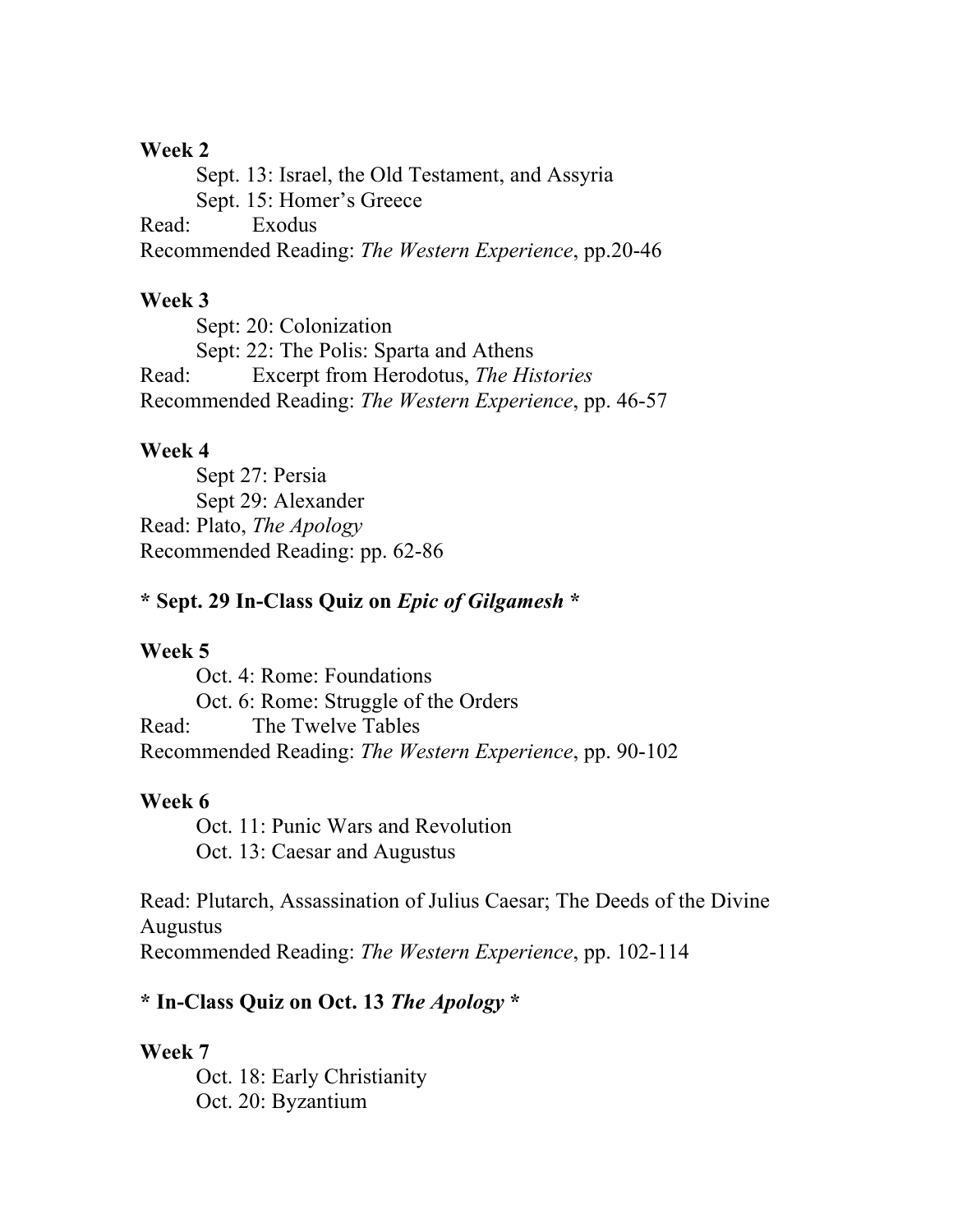Recommended Reading: *The Western Experience*, pp. 118- 136; 162-166; 188-192

#### **Week 8**

## **Oct. 25: MIDTERM EXAM**

Oct. 27: Dawn of Europe

Read: Annales of Xanten, Three Sources on the Ravages of the Norsemen

Recommended Reading: *The Western Experience*, pp.156-162; 166-174

## **Week 9**

Nov. 1: Peasants and Nobles (1050-1150)

Nov. 3: Romanesque Church (1050-1150) and Crusades (1150-1281) Read: *The Song of Roland* Recommended Reading: *The Western Experience*, pp. 212-239; 251-253

# **Week 10**

Nov. 8: Emergence of Kings 1150-1250 and the Gothic Cathedral Nov. 10: Crisis of the  $14<sup>th</sup>$  and  $15<sup>th</sup>$  centuries and the Great Plague Read: Boccaccio, Excerpt from *The Decameron* Recommended Reading: *The Western Experience,* pp. 254-269; 281-285; 297-318

# **Week 11**

Nov. 15: The Renaissance

Nov. 17: The Protestant Reformation

Read: John Calvin excerpts*;* Martin Luther excerpts Recommended Reading: *The Western Experience*, pp.327-344; 355-375

# **\* In-Class Quiz Nov. 15** *Song of Roland \**

# **Week 12**

Nov. 22: Witchcraft and Rebellion

Nov. 24: Thanksgiving

Read: Moliere, *Tartuffe;* Hammer of the Witches*;* Richelieu's Political Testament

Recommended Reading: *The Western Experience*, pp. 433- 442; 450-460; 473-476

# **Week 13**